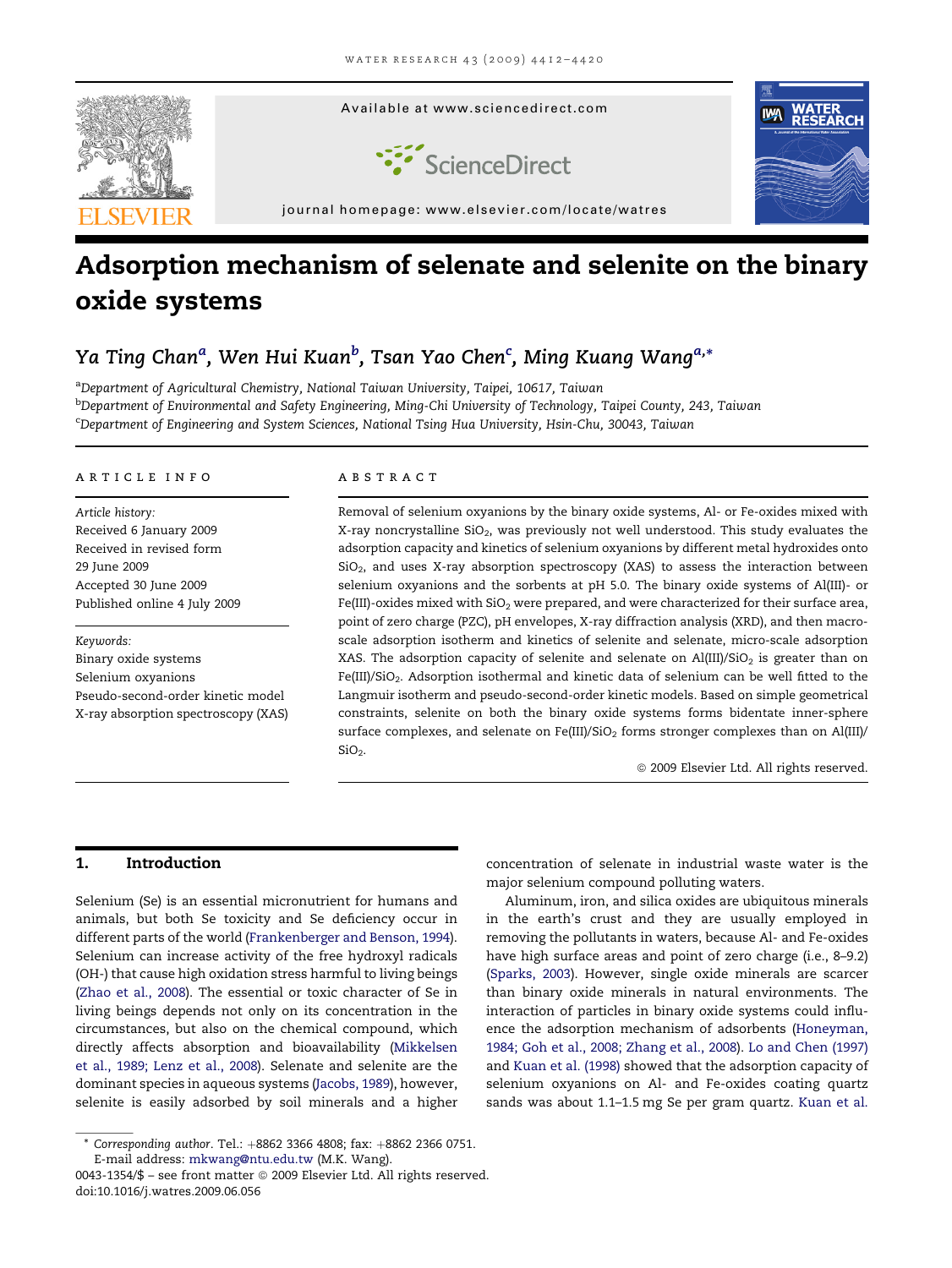[\(2004\)](#page-7-0) reported Al–Si complexation and precipitate forms on the amorphous  $SiO<sub>2</sub>$  surfaces, and discrete Fe(OH)<sub>3</sub> particles form in Fe(OH)<sub>3</sub>/SiO<sub>2</sub> [\(Meng and Letterman, 1993, 1996](#page-8-0)). Therefore, it is necessary to study the adsorption capacities and mechanisms of selenate and selenite by the binary oxide systems, Al(III)- or Fe(III)-oxides mixed with X-ray noncrystalline  $SiO<sub>2</sub>$  surfaces.

X-ray absorption spectroscopic studies provide information to help understand the interaction between oxyanions and mineral surfaces, and this information can also improve both theoretical and practical understanding of surface complexation reactions [\(Sparks, 2003](#page-8-0)). [Hayes et al. \(1987\)](#page-7-0) previously compared selenate and selenite adsorption on various mineral surfaces and showed that selenate generally formed relatively weakly-bound complexes, while selenite formed stronger complexes. The surface structure of Fe-oxides can strongly affect their surface chemistry and reactivity with oxyanions. For example, sulfate formed inner-sphere monodentate complexes on a hematite surface [\(Hug, 1997\)](#page-7-0), but it can be formed as inner- and outer-sphere complexes on goethite [\(wijnja and Schulthess, 2000\)](#page-8-0). However, since pH values can strongly affect surface properties of Feoxides and oxyanions, it is necessary to discuss the change of mineral surfaces and oxyanions at different pH values. [Man](#page-8-0)[ceau and Charlet \(1994\)](#page-8-0) reported that the changes in surface structure of HFO, goethite, and akaganeite led to different ratios of edge and corner sharing surface complexes for arsenate, selenate, and selenite at acidic pH. [Peak \(2006\)](#page-8-0) reported that adsorption mechanisms of selenium oxyanions on mineral surfaces are strongly influenced by sorbent surface properties, and observed that selenite forms outer- and innersphere complexes on hydrous aluminum oxides, while hydrous aluminum oxides form outer-sphere complexes with sulfate and selenate, but inner-sphere monodentate surface complexes are formed between sulfate and selenate and  $\alpha$ -Al<sub>2</sub>O<sub>3</sub>. The overall conclusion is that selenite forms innersphere complexes on aluminum oxide minerals and selenate forms more outer- and less inner-sphere complexes. However, there have been few studies using XAS to examine the interactions of amorphous binary oxide systems and oxyanions.

The objectives of this study were to evaluate the adsorption capacity and kinetics of selenium oxyanions by the binary oxide systems, and to understand the interaction between selenium oxyanions and the adsorbents using XAS.

# 2. Materials and methods

# 2.1. Preparation and characterization of the binary oxide systems

The binary oxide systems of Al(III) or Fe(III) mixed with X-ray noncrystalline  $SiO<sub>2</sub>$  were carried out in 1-L polypropylene bottles (with caps). The silica  $(SiO<sub>2</sub>)$  purchased from Cab-O-Sil M5 (Cabot Corp., Tuscolca, IL) was an X-ray noncrystalline and fine silica with BET surface area of 200  $\pm$  25 m $^2$  g $^{-1}$  ([Kuan et al.,](#page-7-0) [2004](#page-7-0)). Before synthesis of the binary oxide systems, the suspension of  $SiO<sub>2</sub>$  was aged at 25 °C under an  $N<sub>2</sub>$  atmosphere for 24 h. The concentrations of binary oxide suspensions were  $5 \times 10^{-3}$  M for Al(NO<sub>3</sub>)<sub>3</sub> or Fe(NO<sub>3</sub>)<sub>3</sub> mixed with 1 g L<sup>-1</sup> SiO<sub>2</sub> at pH 5.0, monitoring with pH-stat (TIM865 Titration Manager, Radiometer Analytical). The suspensions of the binary oxide systems were synthesized at 25 $\degree$ C for sorbents in the study, adjusted to the desired pH by NaOH and HNO<sub>3</sub> solutions, and shaken at 300 rpm for 24 h. After the synthesis process, a subsample collected from the suspension was centrifuged (Hitachi, 18PR-52) at 21,400  $\times$  g for 15 min. The precipitate was washed several times with double deionized water (DDW) and freeze-dried (Millitorr Elemech FD-101) prior to X-ray and specific surface area analyses.

The precipitates prepared at various pH were characterized by X-ray diffraction (XRD). The samples were examined with an X-ray diffractometer (Rigaku Miniflex) using CuKa radiation generated at 30 KV and 15 mA. The specific surface area of the binary oxide systems was determined by a specific area (Micrometry, Tristar, FL), using the  $N_2$ -BET method. The Zetasizer (Malvern Zetasizer 3000 HS) was used to determine the PZC by the zeta potential function of  $pH$  in 0.01 M NaNO<sub>3</sub>.

# 2.2. Adsorption experiments

All adsorption experiments were carried out at 25  $\degree$ C, and the background electrolyte concentrations were 0.1, 0.01 and  $0.001$  M NaNO<sub>3</sub> solution, as monitored by pH-stat. Sample pH was adjusted by  $HNO<sub>3</sub>$  or NaOH for the entire reaction process. After all reactions, the suspensions were passed through a membrane filter (Millipore filter,  $0.22 \mu m$ ), and then the filtrates were analyzed by inductively coupled plasma atomic emission spectrometry (ICP-AES, Perkin Elmer, Optima 2000DV). The selenite solutions had already been analyzed by ion chromatography (IC), and we observed no selenite oxidizing to selenate during that operation. Besides that, our sample solutions were analyzed as soon as possible and all samples were kept in a  $4^{\circ}$ C refrigerator. Our XANES results showed that no oxidizing occurs. Thus, analyzing the solutions by ICP-AES is more efficient.

#### 2.3. Equilibrium adsorption

For the pH-edge experiment, the initial concentration of selenium oxyanions was 1 mM, and the pH of the binary oxide suspensions was maintained within the range of 2–10. The adsorption isotherm was studied by 0–3 mM selenium oxyanions reacted with the binary oxide systems at 25  $\degree$ C and at pH 5 for 24 h. The isothermal results were fitted by Langmuir isotherm, described by Eq. (1):

$$
Q_e = \frac{Q_{\rm m} K_{\rm L} C_{\rm e}}{1 + K_{\rm L} C_{\rm e}}\tag{1}
$$

where  $C_{\rm e}$  is the equilibrium concentration (mg  $\rm L^{-1})$  in solution,  $Q_e$  is the amount of selenite and selenate adsorbed at equilibrium (mg g $^{-1}$ ), and  $\rm K_L$  is the Langmuir constants related to adsorption capacity and energy of adsorption, respectively.

#### 2.4. Adsorption kinetics

For adsorption kinetic experiments, the initial concentration of selenite was 1 mM, and selenate was 0.15 mM to react with the binary oxide systems, individually. The suspensions were set at pH 5.0 and shaken at 3000 rpm for 240 min. Subsamples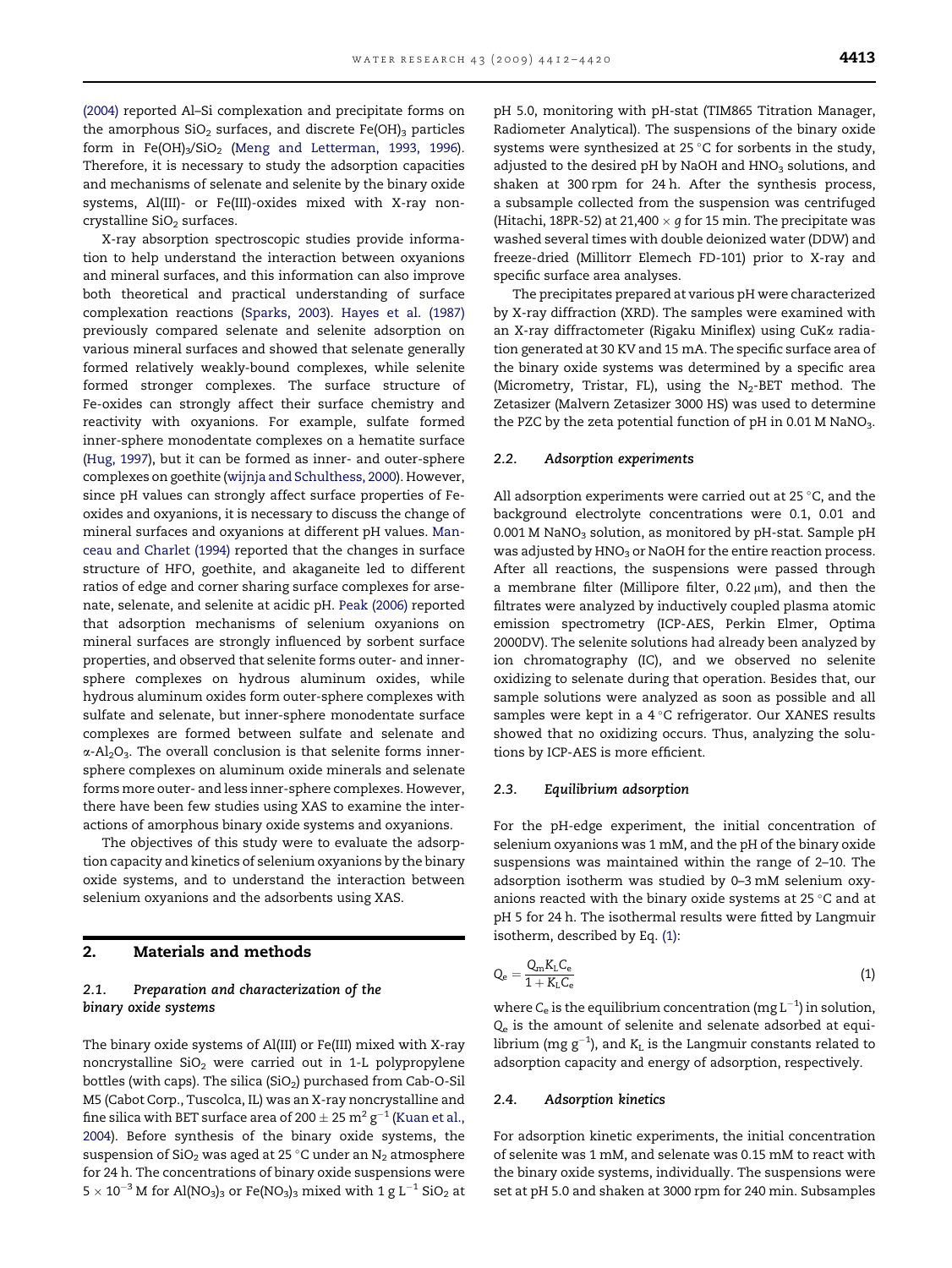were taken at different times. The pseudo-second-order kinetic model can be solved with Eq. (2). The kinetic rate equation is expressed as follows:

$$
dq_t/dt = k_2 \left( q_{eq} - q_t \right)^2 \tag{2}
$$

where  $q_{eq}$  is the sorption capacity at equilibrium and  $q_t$  is the solid-phase loading of selenium at time t.  $\rm k_2$  (g mg $^{-1}$   $\rm h^{-1})$ represents the pseudo-second-order rate constant for the kinetic model [\(Jang et al., 2003; Saha et al., 2004](#page-7-0)). By integrating Eq. (2) with the boundary conditions of  $q_t = 0$  at  $t = 0$ and  $q_t = q_t$  at  $t = t$ , the following linear equation can be obtained:

$$
\frac{t}{q_t} = \frac{1}{V_0} + \frac{1}{q_{eq}}t\tag{3}
$$

$$
V_0 = k_2 q_{\text{eq}}^2 \tag{4}
$$

where  $V_0$  (mg  $g^{-1}$   $h^{-1}$ ) is the initial sorption rate. Therefore, the  $V_0$  and  $q_{eq}$  values of kinetic tests can be determined experimentally by plotting  $t/q_t$  versus t.

#### 2.5. X-ray absorption spectroscopy analysis

Samples for XAS analysis were obtained by mixing the binary oxide systems suspensions with  $10^{-3}$  M selenium oxyanions solution at pH 5.0 (adjusted by NaOH or  $HNO<sub>3</sub>$  solution) in  $0.01$  M NaNO<sub>3</sub> solution. After being shaken for 1 day, the sample suspensions were centrifuged at 21,400  $\times$  g for 20 min, and the paste washed several times by DDW to remove excess salts. XAS data included X-ray absorption near-edge structures (XANES) and extended X-ray absorption fine structure (EXAFS) spectroscopy at the Se K-edge (12.658 keV) were collected on a Wiggler 20 beamline BL-17C at the National Synchrotron Radiation Research Center (NSRRC), Hsin-Chu, Taiwan. The electron storage ring operated at 1.5 GeV with a fixed current of 250 mA. The K-edge spectra of Se reacted with the binary oxide systems were recorded in transmission and fluorescence mode, respectively, and absorbance of the incident X-rays was collected by the ionization chambers  $I_t$ and If (Lytle Detector) [\(Lytle et al., 1984](#page-7-0)), separately. In order to attenuate scattered principle energy X-rays from entering the fluorescence detector, soller slits, and an absorbing filter (As for Se atom) were placed between sample and  $I_f$  detector. The experiments were carried out from 12.63 to 12.70 keV at ambient temperature. In addition, the Au  $L_3$ -edge spectrum was monitored by the  $I_r$  chamber simultaneously with  $I_t$  and  $I_f$ chambers, serving as the reference to calibrate energy shift due to monochromator drifts.

The XAS data was normalized with careful energy calibration by the standard strategies [\(Koningsberger and Prins,](#page-7-0) [1998\)](#page-7-0). In addition, the IFEFFIT package, including Athena and Artemis was used for various data processing operations and analysis of the EXAFS spectra ([Newville, 2001; Ravel and](#page-8-0) [Newville, 2005](#page-8-0)). All of the XAS were normalized by Athena in the ifeffit package, transformed from electron energy to photoelectron wave number (k,  $\rm \AA^{-1})$  and weighted by  $\rm k^3$  to generate k<sup>3</sup>ø(k) spectra to better demonstrate the contribution of different shells of the EXAFS oscillation function. Fourier transformation (FT) was further processed to produce radial structure functions (RSF). The FEFF8.2 program [\(Cernohorsky,](#page-7-0) [1960; Rehr and Albers, 2000](#page-7-0); [Ankudinov et al., 1998\)](#page-7-0) was employed to create theoretical phases and amplitude functions representing photoelectron scattering paths of Se-O by inputting standard structure parameters of reference  $Na<sub>2</sub>SeO<sub>4</sub>$ and NaHSeO<sub>3</sub> from the Inorganic Crystallography Standard Databases [\(Inorganic Crystal Structure Database, 1981\).](#page-7-0) The model fitting was conducted by the Artemis program, producing structure parameters such as coordination number (CN), interatomic distance (R), and Debye-Waller factor  $(\sigma^2)$ . The phase and amplitude shift of EXAFS spectra between local structure of the experimental sample and the theoretical atomic model were adjusted by Debye–Waller factors and amplitude reduction factor. A fixed value of 0.85 was used for the global amplitude reduction factor  $(S_0^2)$ .

# 3. Results and discussion

#### 3.1. Characterization of the binary oxide systems

X-ray diffraction patterns show that both  $Al(III)/SiO<sub>2</sub>$  and Fe(III)/SiO<sub>2</sub> are X-ray noncrystalline mixed oxides at pH 5.0. The BET surface area of Al(III)/SiO<sub>2</sub> is decreased to less than that of X-ray noncrystalline silica oxide  $(SiO<sub>2</sub>)$ , however, that of Fe(III)/SiO<sub>2</sub> is increased (Table 1). [Stumm and Wollast \(1990\)](#page-8-0) reported that a surface-coordinated metal ion, such as Cu(II) or Al(III), can block an oxide surface group, and the passive Al hydroxide inhibited the corrosion of the  $SiO<sub>2(s)</sub>$  surface by OH<sup>-</sup> ions, Al-oxide particles may block the surface pores of silica oxide. [Meng and Letterman \(1993, 1996\)](#page-8-0) reported discrete Fe(OH)<sub>3</sub> particles formed in Fe(OH)<sub>3</sub>/SiO<sub>2</sub>, and discrete Fe(OH)<sub>3</sub> particles increase the total surface area of the binary oxide systems. The surface charge of both binary oxide systems decreases with increasing pH value because of increasing OH ions ([Fig. 1\)](#page-3-0). The zeta potential of Fe(III)/SiO<sub>2</sub> is less than Al(III)/ SiO<sub>2</sub>, and [Meng and Letterman \(1993\)](#page-8-0) reported the zeta potential of Fe(III)/SiO<sub>2</sub> as the overall results contributed by negatively charged  $SiO<sub>2</sub>$  and positively charged Fe(OH)<sub>3</sub>. The silicate adsorption on  $Fe(OH)_3$  may decrease the surface potential of Fe(OH)<sub>3</sub>. [Stumm \(1992\)](#page-8-0) reported that the  $pH_{zpc}$ range of aluminum and iron oxides is 7.8–9.1, however, the interaction of Al with amorphous silica suggests Al has covered the  $SiO<sub>2</sub>$  particles, and the negative silica sites could not cause the  $pH_{zpc}$  of Al(III)/SiO<sub>2</sub> to be less than 9.1 ([Kuan](#page-7-0) [et al., 2004\)](#page-7-0), thus the  $pH_{zpc}$  of the Fe(III)/SiO<sub>2</sub> system is lower than  $Al(III)/SiO<sub>2</sub>$ .

| Table 1 - The surface area and pore size of the binary |
|--------------------------------------------------------|
| oxide systems synthesized at pH 5.0 and X-ray          |
| noncrystalline silica oxide.                           |

| System                            | <b>BET</b> surface<br>area (m <sup>2</sup> g <sup>-1</sup> ) | Average pore<br>size (nm) |  |
|-----------------------------------|--------------------------------------------------------------|---------------------------|--|
| $\text{Al(III)/SiO}_2$ , pH 5.0   | 157                                                          | 36                        |  |
| Al(III)/SiO <sub>2</sub> , pH 8.0 | 188                                                          | 29                        |  |
| Fe(III)/SiO <sub>2</sub> , pH 5.0 | 249                                                          | 22                        |  |
| Fe(III)/SiO <sub>2</sub> , pH 8.0 | 247                                                          | 21                        |  |

The BET surface area of  $SiO<sub>2</sub>$  is 200 m<sup>2</sup> g<sup>-1</sup> [\(Kuan et al., 2004\)](#page-7-0).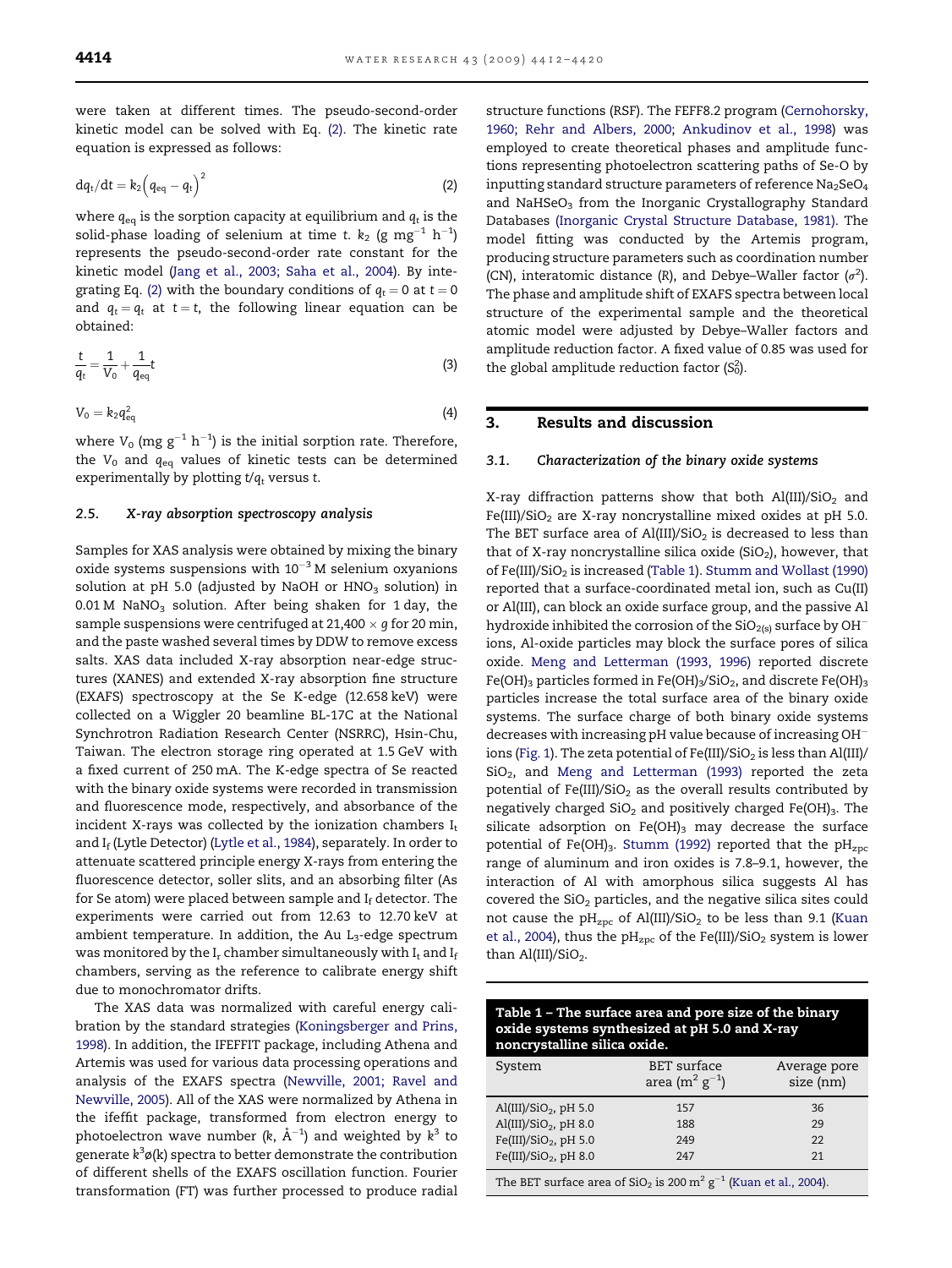<span id="page-3-0"></span>

Fig. 1 – Zeta potential of the different binary oxide systems changes at different pH in  $0.01$  M NaNO<sub>3</sub>.

#### 3.2. Equilibrium adsorption

# 3.2.1. pH-adsorption envelopes

For Al(III)/SiO<sub>2</sub> and Fe(III)/SiO<sub>2</sub> prepared at 25 °C, pH 5.0, the amount of selenium oxyanions adsorbed by the binary oxide systems surface is dependent on the anionic characteristics and the type of adsorption sites. To determine the optimum pH for adsorption of selenium over the binary oxide systems, adsorption of selenium oxyanions as a function of pH was studied. Removal of selenium in the range of pH 2–12 is shown in Fig. 2. The removal selenium efficiencies of both binary oxide systems decreases with increasing pH value. However, the amphoteric effect of aluminum and negative surface charge of  $SiO<sub>2</sub>$  reduce the amounts of removal selenium oxyanions amount in the Al(III)/SiO<sub>2</sub> system at pH  $<$  4.0. When the  $pH$  value is increased, the OH $^-$  ions can compete with selenium oxyanions for fixed surface adsorption sites. The highest removal efficiency of selenite and selenate for both binary oxide systems is around pH 4.0, while  $Al^{3+}$  is dissolved in the range of  $pH < 4.0$ . [Ghosh et al. \(1994\)](#page-7-0) observed the removal was 100% at a pH of 5.5 or less for all initial concentrations of selenite on hydrous alumina, and virtually all of the selenite was adsorbed, even at pHs higher than the PZC (8.1) of alumina. However, the adsorption of selenate was more strongly dependent on pH than that of selenite. [Jordan et al.](#page-7-0) [\(2009a\)](#page-7-0) reported sorption of selenite onto magnetite decreases when the pH increases. [Jordan et al. \(2009b\)](#page-7-0) reported that selenite adsorption onto hematite depended on the pH of the suspension, and the maximum sorption of selenite is in the acidic pH range. Sorption of selenite onto hematite decreases with increasing pH.

At any given pH value, both the binary oxide systems have higher affinities for selenite than for selenate, and the selenium oxyanion removal capacity of the binary oxide systems is strongly influenced by the surface charge and the environmental pH. This is consistent with the results derived from



Fig. 2 - The pH adsorption edge of (a) selenite, (b) selenate on Al(III)/SiO<sub>2</sub> and (c) selenite, (d) selenate on Fe(III)/SiO<sub>2</sub> at pH 5.0 in different concentration of the background electrolytes.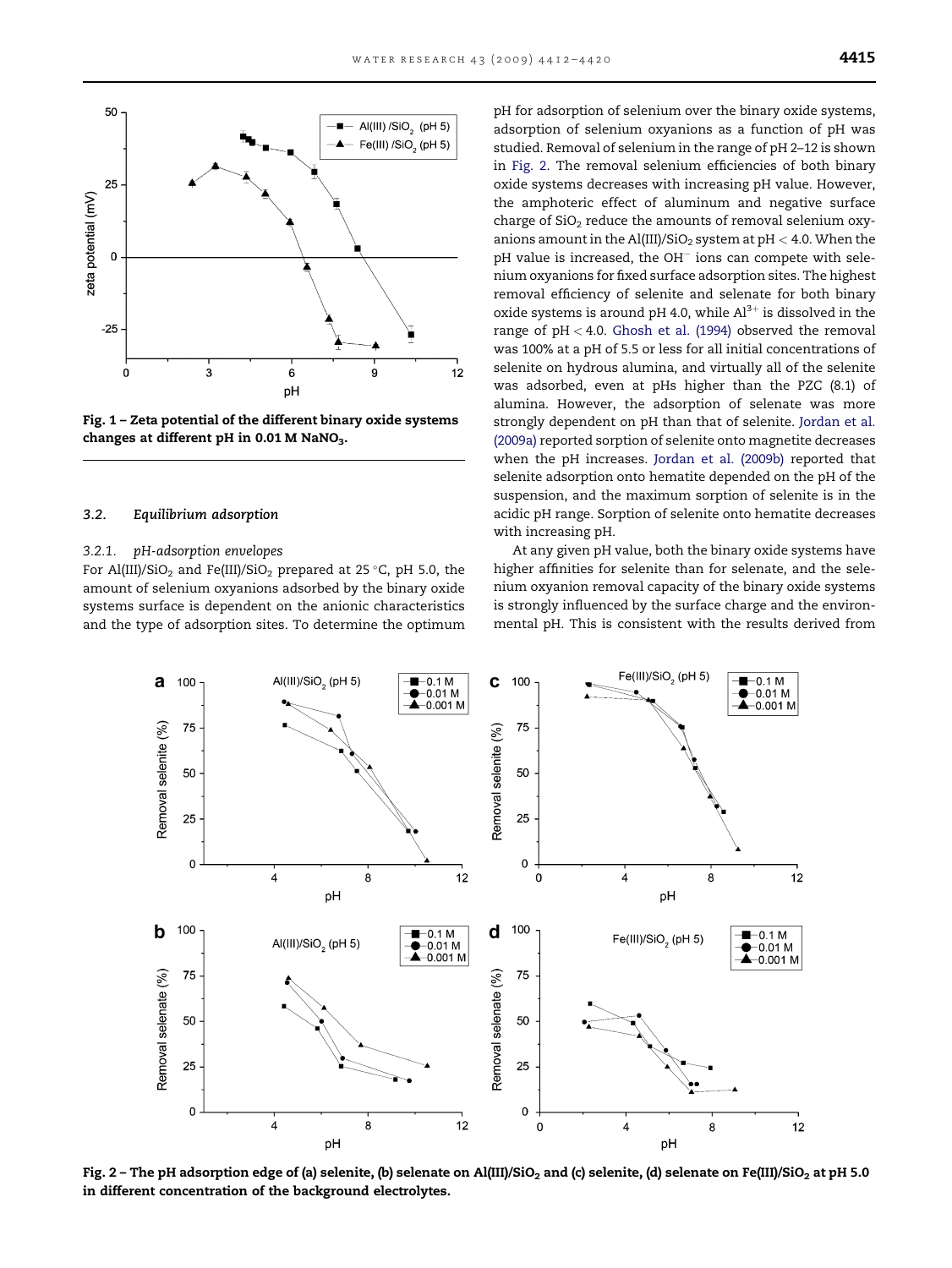<span id="page-4-0"></span>distinguishing various anion affinities based on the first acidity constant ([Hayes, 1987;](#page-7-0) Hayes et al., 1988). Furthermore, removal of selenite remained effective when the system pH is high, suggesting that strong complexation occurs between selenite and both binary oxide surfaces.

The pH adsorption envelope of selenate on both binary oxide systems is affected by the concentration of the background electrolyte, as shown by experimental evidence, but selenite is not. The selenite and selenate adsorption by Feoxides both formed inner-sphere complexes, which was provided by the EXAFS (Hayes et al., 1988). There is no doubt that selenium adsorption on Fe(III)/SiO<sub>2</sub> is not influenced by the electrolyte solutions. [Peak and Sparks \(2002\)](#page-8-0) indicated that selenate forms only inner-sphere surface complexes on hematite but forms a mixture of outer- and inner-sphere surface complexes on goethite and HFO. The selenate adsorption mechanism is strongly affected by both pH and ionic strength. Although the adsorption envelope of both selenite and selenate are dependent on electrolyte concentration for the Al system in previous studies, [Ghosh et al.](#page-7-0) [\(1994\)](#page-7-0) observed the removal was 100% at a pH of 5.5 or less for all initial concentrations of selenite on hydrous alumina. At very low ratios, virtually all of the selenite was adsorbed, even at pHs higher than the PZC (8.1) of alumina. And the adsorption of selenate was more strongly dependent on pH than that of selenite. [Peak \(2006\)](#page-8-0) and [Peak et al. \(2006\)](#page-8-0) reported that selenite adsorption by hydroxyaluminum and hydroxyaluminosilicate formed both inner-sphere and outer-sphere complexes, selenate formed outer-sphere complexes with hydroxyaluminum, and selenate formed inner-sphere complexes with  $\alpha$ -Al<sub>2</sub>O<sub>3</sub>. It may be argued that selenium adsorption by  $Al(III)/SiO<sub>2</sub>$  formed outer-sphere or innersphere complexes. However, selenium adsorption may be influenced by the electrolyte solutions in Al(III)/SiO<sub>2</sub>. From our EXAFS results, selenite on Al(III)/SiO<sub>2</sub> formed inner-sphere complexes. Although [Fig. 2](#page-3-0) showed that selenite adsorption on Al(III)/SiO<sub>2</sub> was affected by electrolyte concentrations in the range of pH 4–6, the effect was not significant with increasing pH. [Hayes \(1987\)](#page-7-0) reported that selenite adsorbed onto the adsorbent, goethite ( $\alpha$ -FeOOH), forms an innersphere complex, and selenate forms a weak outer-sphere, and then selenate on adsorbents is affected by lytropic effect in the electric double layer theory. [Fig. 2](#page-3-0) shows that the removal efficiencies of selenite and selenate on  $Al(III)/SiO<sub>2</sub>$  are greater than on Fe(III)/SiO<sub>2</sub> in the Al(III)/SiO<sub>2</sub> system. When the basic solution was added into the Al(III)/SiO<sub>2</sub> system, Al formed complexes with  $SiO<sub>2</sub>$  to increase the adsorption sites on the negatively charged surface of  $SiO<sub>2</sub>$ . Thus a pH 5.0 and 0.01 M electrolyte solution was chosen for isothermal, kinetics, and desorption experiments.

#### 3.2.2. Adsorption isotherms

To investigate the adsorption capacity, a series of selenite and selenate solutions were shaken with both the binary oxide systems that were prepared at pH 5.0 for 24 h. Adsorption data is fitted by Langmuir isotherm well (r $^2$   $>$  0.858, P  $<$  0.01 (n  $=$  7)) (Fig. 3, Table 2). The correlation coefficients suggest that the Langmuir isotherm model is suitable for describing the adsorption equilibrium of selenite and selenate by the binary oxide systems. The fitting data shows that the maximum



Fig. 3 – Adsorption isotherms of (a) selenite and (b) selenate on the binary oxide systems at pH 5.0, 25  $\degree$ C in 0.01 M  $NaNO<sub>3</sub>$  as background electrolytes.

adsorption capacity ( $Q_{\text{max}}$ ) for selenite and selenate by Al(III)/  $SiO<sub>2</sub>$  was 32.7 and 11.3 mg/g, and the  $Q<sub>max</sub>$  for selenite and selenate by Fe(III)/SiO<sub>2</sub> are 20.4 and 2.4  $\text{mg}\,\text{g}^{-1}$ , respectively. In consideration of the adsorption capacities for selenium species, Al(III)/SiO<sub>2</sub> and Fe(III)/SiO<sub>2</sub> appear to be much higher than coarse Al- or Fe-oxide coated sand [\(Lo and Chen, 1997;](#page-7-0)

| Langmuir isothermal fitting model.                                                                                                                                                                                                                               |                                                  |
|------------------------------------------------------------------------------------------------------------------------------------------------------------------------------------------------------------------------------------------------------------------|--------------------------------------------------|
| Adsorbate $K_L$ (L mg $g^{-1}$ ) <sup>a</sup> Q <sub>max</sub> (mg $g^{-1}$ ) <sup>b</sup><br>System                                                                                                                                                             | $r^2$                                            |
| $5.50 \times 10^{-2}$<br>Al(III)/SiO <sub>2</sub> Selenite<br>32.7<br>$7.06 \times 10^{-2}$<br>Fe(III)/SiO <sub>2</sub><br>20.4<br>$1.68 \times 10^{-1}$<br>Al(III)/SiO <sub>2</sub> Selenate<br>11.3<br>$3.03 \times 10^{-1}$<br>Fe(III)/SiO <sub>2</sub><br>24 | $0.983**$<br>$0.876**$<br>$0.920**$<br>$0.858**$ |

a Langmuir constants (L mg  $g^{-1}$ ).

b The maximum adsorption capacity (mg  $g^{-1}$ ).

\*\*  $P < 0.01$  (n = 7).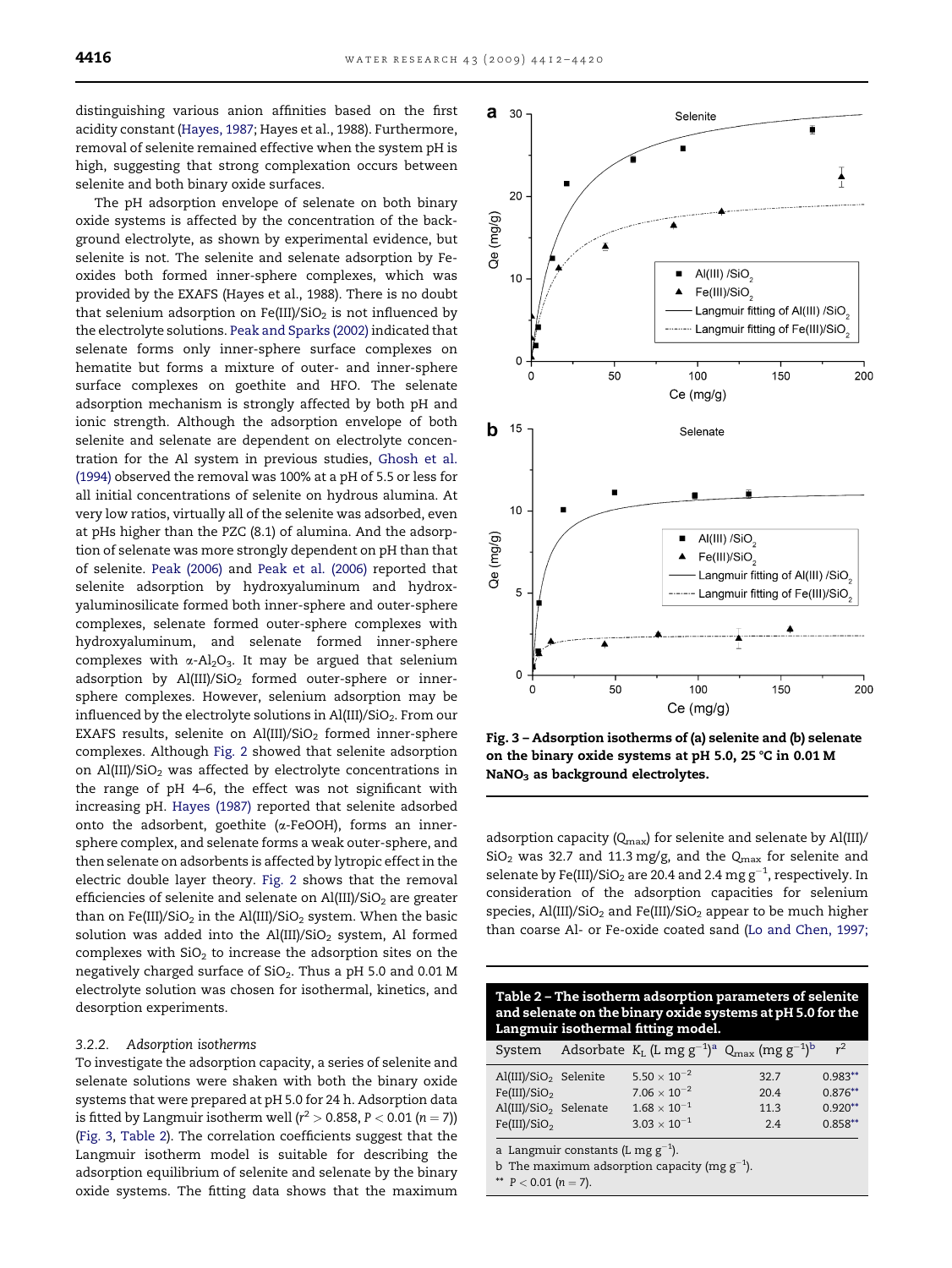[Kuan et al., 1998](#page-7-0)). Both of the binary oxide systems can be attributed to fine particles that increase the contact between selenium species and the adsorbents.

The adsorption capacity of selenite on both binary oxide systems is more than selenate, which is consistent with the results derived from distinguishing various anion affinities based on the first acidity constant ([Hayes, 1987;](#page-7-0) Hayes et al., 1988). The chemical characteristics and the geometry structure of selenite are similar to phosphate, whereas selenate is similar to sulfate ([Hayes, 1987; wijnja and Schulthess, 2000](#page-7-0)), and adsorbed selenite on the both binary oxide systems is greater than selenate.

The  $Al(III)/SiO<sub>2</sub>$  system shows a much greater capacity for selenite and selenate compared with the Fe(III)/SiO<sub>2</sub> system, resulting from high affinity of the more positive charge of the Al(III)/SiO2 system for selenium oxyanions [\(Fig. 1](#page-3-0)). The precipitation of iron particles on  $SiO<sub>2</sub>$  cannot increase any adsorption site, and the negatively charged surface of  $SiO<sub>2</sub>$ increases the repulsion between selenium oxyanions and  $SiO<sub>2</sub>$ . Thus the Q<sub>max</sub> of selenium on Al(III)/SiO<sub>2</sub> is much higher than that of Fe(III)/SiO<sub>2</sub> [\(Table 2](#page-4-0)). As for the mechanisms by which selenite and selenate are adsorbed on the binary oxide systems, previous spectroscopic studies show that selenium is adsorbed to Al- and Fe-oxides by forming inner-sphere surface complexes by ligand exchange with hydroxyl groups at the mineral surface [\(Peak, 2006\)](#page-8-0). To study the mechanism of the adsorption process, we subjected the samples to XANES and EXAFS spectra of selenium adsorbed to the binary oxide systems.

# 3.3. Adsorption kinetics

The kinetics of adsorption that describe the solute adsorption rate governing the residence time of the sorption reaction is one of the important characteristics that define the efficiency of adsorption. Fig. 4 shows the adsorption data of selenium by the both binary oxide systems at different time intervals and the simulation of the pseudo-second-order kinetic model. Adsorption of both selenite and selenate on the binary oxide systems approach pseudo-equilibrium more rapidly than those on Al or Fe coatings on quartz sands ([Lo and Chen, 1997;](#page-7-0) [Kuan et al., 1998](#page-7-0)). For selenite on Al(III)/SiO<sub>2</sub> and Fe(III)/SiO<sub>2</sub>, 95% removal of selenite was achieved within 2 h of contact, and the adsorption equilibrium was approached (Fig. 4a). The removal percentage for selenate individually reached 99 and 96% on Al(III)/SiO<sub>2</sub> and Fe(III)/SiO<sub>2</sub> in 30 min, and the adsorption approached equilibrium too (Fig. 4b). The greater surface area and smaller particle size of both binary oxide systems raise the probability of the adsorption reactions. The kinetics data has been fitted by the zero-, first-, pseudo-second-, second-order, parabolic, and Elovich models, evaluating the  $r^2$ and P-value, and the total fitted data was not shown. The pseudo-second-order kinetic model is the best model to describe the kinetic data in the binary oxide systems. Table 3 shows the determination coefficients  $(r^2)$  and the other parameters obtained from the pseudo-second-order kinetic model by the plot of t versus  $t/q_t$  to determine the  $V_0$  and  $q_{eq}$ values for all the media. The pseudo-second-order model fits the kinetic data of the both binary oxide systems very well  $(r^2 > 0.999, P < 0.001, n = 18)$ . The initial adsorption rate of



Fig. 4 – Adsorption kinetics of (a) selenite and (b) selenate on the binary oxide systems at pH 5.0, at 25  $\degree$ C in 0.01 M NaNO<sub>3</sub> as background electrolytes.

selenite over Al(III)/SiO $_2$  is 6.25 mg g $^{-1}$  h $^{-1}$ , which is less than that of selenate (57.5  $\text{mg}\,\text{g}^{-1}\,\text{h}^{-1}$ ), and the rate of selenite and selenate over Fe(III)/SiO $_2$  is 8.36 and 4.89  $\rm{mg\,g^{-1}\,h^{-1}}.$  The fitting data shows that  $Al(III)/SiO<sub>2</sub>$  has a higher affinity for selenate, and the adsorption capacity of selenate is greater than selenate on Fe(III)/SiO<sub>2</sub>. Unlike selenite, in which the supernatant pH is stable, the pH increases from 5.0 to 8.0 for the selenate

| Table 3 - Kinetic parameters of a pseudo-second-order<br>kinetic model fitting selenium oxyanions adsorption by<br>the binary oxide systems at pH 5.0. |                                                                                   |       |                       |            |  |
|--------------------------------------------------------------------------------------------------------------------------------------------------------|-----------------------------------------------------------------------------------|-------|-----------------------|------------|--|
| System                                                                                                                                                 | $V_0$ $q_{eq}$ $k_2$<br>$(mg g^{-1} h^{-1})^*$ $(mg g^{-1})$ $(g mg^{-1} h^{-1})$ |       |                       | $r^2$      |  |
|                                                                                                                                                        |                                                                                   |       |                       |            |  |
| Selenite                                                                                                                                               |                                                                                   |       |                       |            |  |
| $\text{Al(III)/SiO}_2$                                                                                                                                 | 6.25                                                                              | 22.47 | $1.24 \times 10^{-2}$ | $0.999***$ |  |
| Fe(III)/SiO <sub>2</sub>                                                                                                                               | 8.36                                                                              | 16.57 | $3.04 \times 10^{-2}$ | $0.999***$ |  |
| Selenate                                                                                                                                               |                                                                                   |       |                       |            |  |
| $\text{Al(III)/SiO}_2$                                                                                                                                 | 57.5                                                                              | 12.14 | 0.39                  | $0.999***$ |  |
| Fe(III)/SiO <sub>2</sub>                                                                                                                               | 4.89                                                                              | 2.63  | 0.71                  | $0.999***$ |  |
| $*$ V <sub>0</sub> is the initial sorption rate.<br>*** $P < 0.001$ (n = 18).                                                                          |                                                                                   |       |                       |            |  |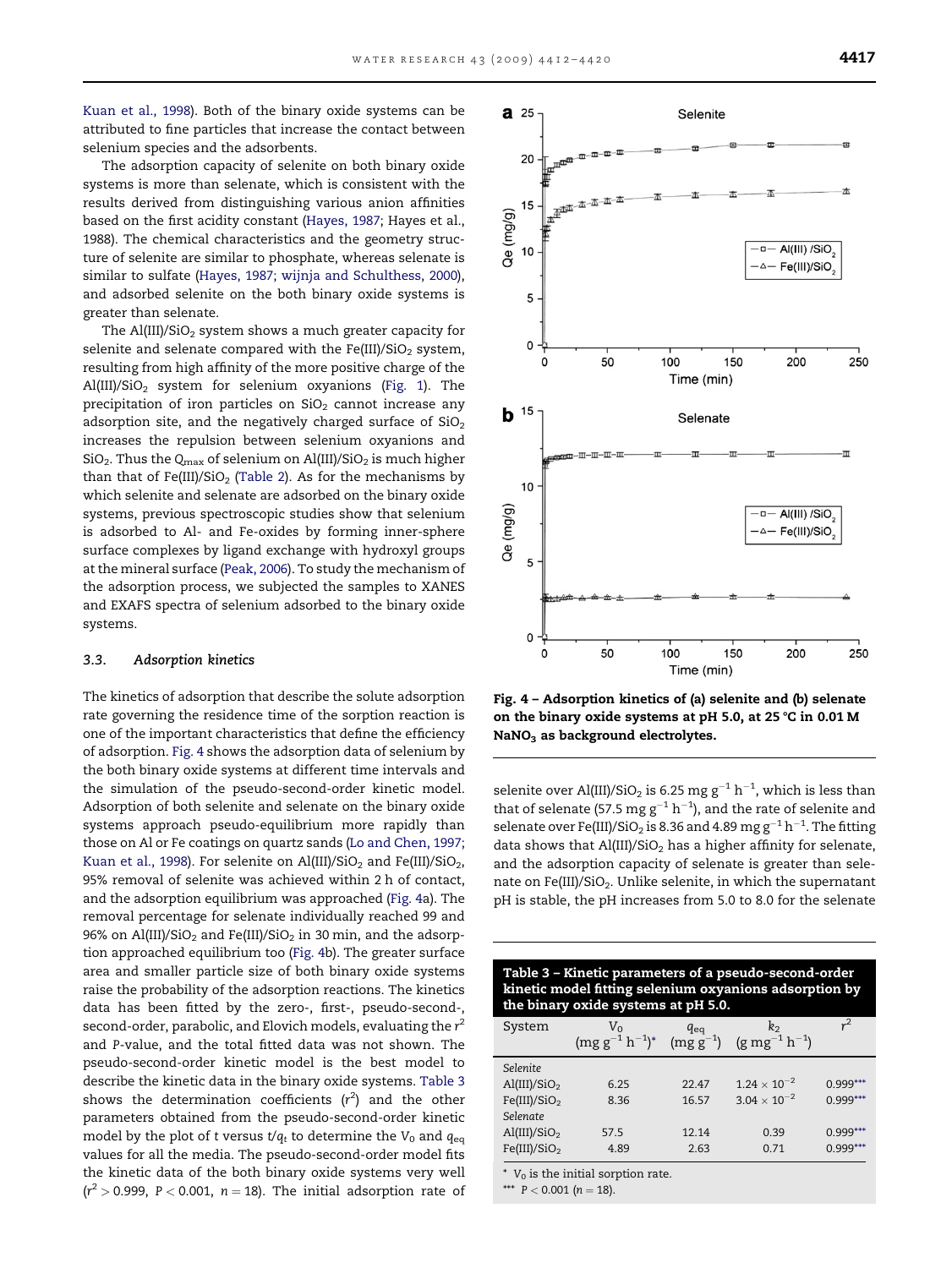

Fig. 5 – RSF profiles of EXAFS signal for selenium species standard: (a) selenite and (b) selenate sorbed on the binary oxide systems at pH 5.0. Solid lines and open circles represent fitted and experimental data, respectively.

equilibrium solution, indicating that hydroxide ions are released in the adsorption process. Since selenite strongly bonds to the metal oxide surface via the formation of stronger inner-sphere complexes, selenite takes more time to reach equilibrium in the slow process [\(Balistrieri and Chao, 1987;](#page-7-0) [Hayes, 1987; Neal et al., 1987; Zhang and Sparks, 1990; Scott](#page-7-0) [and Morgan, 1996](#page-7-0)).

# 3.4. XAS data analysis

From the adsorption reaction of the XANES, there is no change in oxidation state following interaction between the selenium species and the binary oxide systems. Fig. 5 and Table 4 show the results of Se K-edge EXAFS conducted on samples of selenite adsorbed on the binary oxide systems at pH 5.0. The radial structure functions (RSFs) of the Fourier-transformed data are shown in Fig. 5a,b. In all the selenite samples, there is clear evidence of two shells in the RSFs: a first shell Se-O (fitted with 30 at 1.72  $\AA$ ) and a second shell Se-Al or Se-Fe in both binary oxide systems (Fig. 5a). The Se-O distance is in good agreement with previous EXAFS experiments conducted on selenite, which have shown Se-O bond distances of 1.68– 1.72 Å for aqueous and adsorbed selenite ([Manceau and](#page-8-0) [Charlet, 1994; Peak et al., 2006; Peak, 2006\)](#page-8-0). Based on simple geometrical constraints, the best assignment of the bonding environment for selenite on Al(III)/SiO<sub>2</sub> (Se-Al was fitted with 2 Al at 3.22 Å) at pH 5.0 is a bidentate-binuclear surface complex (the range of the bond length is  $\sim$ 3.2 Å). This is in good agreement with previous studies [\(Hayes et al., 1987\)](#page-7-0) of selenite adsorption on other aluminum-bearing mineral surfaces, which also reported bidentate–binuclear surface complexation. The presence of inner-sphere selenate on goethite is consistent with the work of [Manceau and Charlet \(1994\),](#page-8-0) and they reported a similar Se-Fe bond distance of 3.29 Å, as compared to  $3.31 \text{ Å}$  in this work (Table 4). On hydrous ferric oxide (HFO), however, they found that their data were best described with 0.4 Fe at 2.80 Å and 1.8 Fe at 3.29 Å. They attributed the distance of 2.80 Å to a bidentate mononuclear surface complex and the distance of 3.29 Å to that of a bidentate–binuclear surface complex. The result of selenite on Fe(III)/SiO<sub>2</sub> shows the distance of 3.05 Å to form a bidentate mononuclear surface complex.

The local structure of selenate on the binary oxide systems was conducted by EXAFS fitting (Table 4 and Fig. 5b). In all the selenate samples, the first shell, Se-O, in the RSFs (fitted with 40 at 1.66  $\AA$ ) is consistent with

| Table 4 – Structure parameters of selenium chemicals and selenium oxyanions adsorbed on the binary oxide systems<br>derived from the EXAFS spectrum fitting. |             |                 |                 |                                     |       |                     |                              |  |
|--------------------------------------------------------------------------------------------------------------------------------------------------------------|-------------|-----------------|-----------------|-------------------------------------|-------|---------------------|------------------------------|--|
| Sample                                                                                                                                                       | $S_0^{\ a}$ | 1st shell: Se-O |                 |                                     |       | 2nd shell: Se-metal |                              |  |
|                                                                                                                                                              |             | $R(\AA)^b$      | CN <sup>c</sup> | $\sigma^2$ ( $\AA^2$ ) <sup>d</sup> | R(A)  | CN                  | $\sigma^2$ (Å <sup>2</sup> ) |  |
| Na <sub>2</sub> SeO <sub>3</sub>                                                                                                                             | 0.85        | 1.66            | 3               | 0.0018                              | $***$ | $***$               | $***$                        |  |
| $Se(IV)$ -Fe(III)/SiO <sub>2</sub>                                                                                                                           | 0.85        | 1.66            | 3               | 0.0019                              | 3.05  | $\overline{ }$      | 0.0080                       |  |
| $Se(IV)$ -Al(III)/SiO <sub>2</sub>                                                                                                                           | 0.85        | 1.66            | 3               | 0.0015                              | 3.22  | $\overline{2}$      | 0.0012                       |  |
| Na <sub>2</sub> SeO <sub>4</sub>                                                                                                                             | 0.85        | 1.72            | $\overline{4}$  | 0.0022                              | ***   | $***$               | $***$                        |  |
| $Se(VI)$ -Fe(III)/SiO <sub>2</sub>                                                                                                                           | 0.85        | 1.72            | 4               | 0.0007                              | 3.04  | 1                   | 0.0073                       |  |
| $Se(VI) - Al(III)/SiO2$                                                                                                                                      | 0.85        | 1.72            | 4               | 0.0011                              | 3.32  |                     | 0.0046                       |  |

a Amplitude reduction factor.

b Interatomic distance ( $\pm$ 0.02 Å).

c Coordination number ( $\pm 20\%$ ).

d Debye–Waller factor (disorder parameter).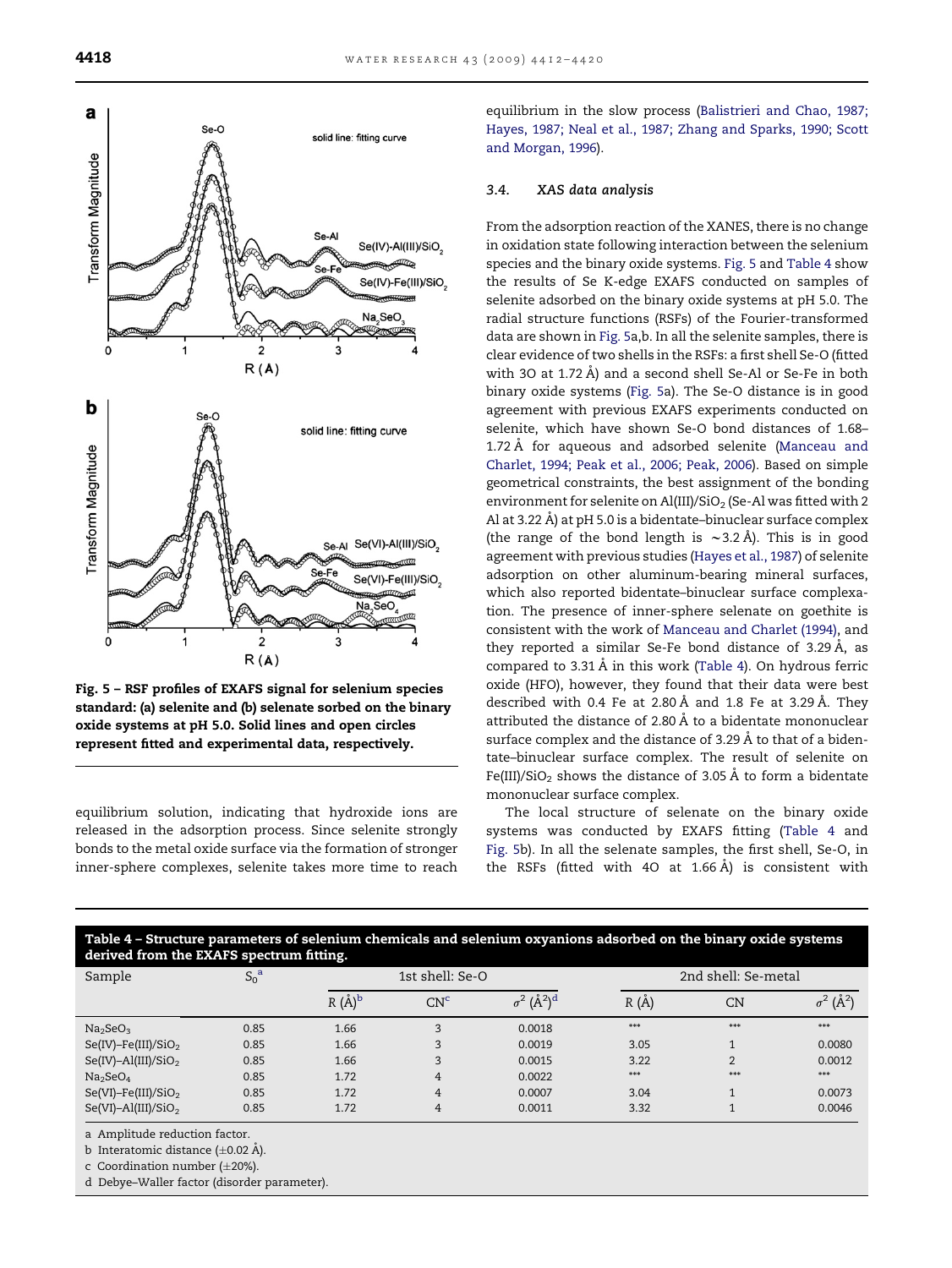<span id="page-7-0"></span>previously published Se-O distances of aqueous and adsorbed selenate (Hayes et al., 1987; Peak and Sparks, 2002). The bonding length and coordination number (3.32 Å and  $CN = 1$ ) of the Se-Al distance in the selenate sorption samples suggest that the coordination environment of selenate on the  $Al(III)/SiO<sub>2</sub>$  surface is an inner-sphere surface complex in the study. However, the Se-Fe bond length (3.04 Å) shows that selenate on Fe(III)/SiO<sub>2</sub> forms bidentate mononuclear complexes (Hug, 1997; Peak and Sparks, 2002). The EXAFS fitting data shows that selenate binding to Fe(III)/SiO<sub>2</sub> is stronger than to Al(III)/SiO<sub>2</sub>. According to the EXAFS principles, the surrounding atoms at a distance from the X-ray absorbing atom is the bond distance. The longer the bond distance is, the weaker the interaction between the center and surrounding atoms. The Se-metal bond distances for selenite and selenate for the Fe(III)/SiO<sub>2</sub> system are virtually identical. The fit quality estimated accuracy of bond distances is  $\pm$ 0.02 Å. [Peak and](#page-8-0) [Sparks \(2002\)](#page-8-0) indicated selenate forms only inner-sphere surface complexes on hematite but forms a mixture of outer- and inner-sphere surface complexes on goethite and HFO. The EXAFS results showed that selenate on Fe(III)/SiO<sub>2</sub> formed inner-sphere complexes. Although both selenate and selenite form inner-sphere complexes on the binary oxide systems at pH 5.0, the data suggests that selenite on the binary oxide systems forms stronger surface complexes than selenate.

# 4. Conclusions

According to the results, we suggest that Al- or Fe-oxide can modify the negative surface charge of  $SiO<sub>2</sub>$  in the binary oxide systems, and apply the binary oxide systems to anion adsorption, selenium oxyanions. From this study, we observed that Al(III)/SiO<sub>2</sub> and Fe(III)/SiO<sub>2</sub> are efficient at removing selenium oxyanions from aqueous solutions. However, the stronger association between Al(III) and the  $SiO<sub>2</sub>$  surface causes the overall surface charge to be more positive than Fe(III)/  $SiO<sub>2</sub>$ , and the selenium adsorption capacity of Al(III)/SiO<sub>2</sub> to be more than Fe(III)/SiO<sub>2</sub>. At pH 5.0, selenite on Al(III)/SiO<sub>2</sub> and  $Fe(III)/SiO<sub>2</sub>$  forms inner-sphere complexes, including bidentate and monodentate ones, respectively. However, selenate on  $Al(III)/SiO<sub>2</sub>$  forms weaker inner-sphere monodentate complexes, the same as selenate on  $Fe(III)/SiO<sub>2</sub>$ . According to the bond distance of selenate, the higher affinity between selenate and Fe causes the shorter bond distance. The findings obtained in the present study are of fundamental significance in advancing the frontiers of knowledge on geochemistry of the binary oxide systems.

# Acknowledgments

We thank the National Science Council, Taiwan for the financial support (NSC 91-2313-B-002-361, 92-2313-B-002-090, 93-2313-B-002-008, 94-2313-B-002-091, 95-2313-B-002-041 and 96-2313-B-002-021) of nano-particle projects.

#### references

- Ankudinov, A.L., Ravel, B., Rehr, J.J., Conradson, S.D., 1998. FEFF8. 20: real-space multiple-scattering calculation and interpretation of x-ray-absorption near-edge structure. Phys. Rev. B 58, 7565–7576.
- Balistrieri, L., Chao, T.T., 1987. Adsorption of selenium by amorphous iron oxyhydroxide and manganese dioxide. Geochim. Cosmochim. Acta 54, 739–751.
- Cernohorsky, M., 1960. The ratio method for absolute measurements of lattice parameters with cylindrical cameras. Acta Crystallogr 13, 823–826.
- Frankenberger Jr., W.T., Benson, S. (Eds.), 1994. Selenium in the Environment. Marcel Dekker, New York, p. 472.
- Ghosh, M.M., Cox, C.D., Yuan-Pan, J.R., 1994. Adsorption of selenium on hydrous alumina. Environ. Prog 13, 79–88.
- Goh, K.H., Lim, T.T., Dong, Z., 2008. Application of layered double hydroxides for removal of oxyanions: a review. Water Res. 42, 1343–1368.
- Hayes, K.F., 1987. Equilibrium, spectroscopic and kinetic studies of ion adsorption at the oxide/aqueous interface. PhD dissertation. Stanford University, CA.
- Hayes, K.F., Roe, A.L., Brown Jr., G.E., Hodgson, K.O., Leckie, J.O., Parks, G.A., 1987. In situ X-ray adsorption study of surface complexes: selenium oxyanions on a-FeOOH. Science 238, 783–786.
- Honeyman, B.D., 1984. Cation and anion adsorption at the oxide/solution interface in systems containing binary mixtures of adsorbents. PhD dissertation. Stanford University, Stanford, CA.
- Hug, S.J., 1997. In Situ Fourier transform infrared measurements of sulfate adsorption on hematite in aqueous solutions. J. Colloid Interface Sci. 188, 415–422.
- Inorganic Crystal Structure Database (ICSD), 1981. In: Kurchhof, A., Pebler, A., Warkenten, E. (Eds.), Gmelin-Institut für Anorganische Chemie. Springer-Verlag, Berlin.
- Jacobs, L.W., 1989. Selenium in Agriculture and the Environment. American Society of Agronomy, Inc., Madison, WI.
- Jang, M., Shin, E.W., Park, J.K., Choi, S.I., 2003. Mechanisms of arsenate adsorption by highly-ordered nano-structured silicate media impregnated with metal oxides. Environ. Sci. Technol 37, 5062–5070.
- Jordan, N., Lomenech, C., Marmier, N., Giffaut, E., Ehrhardt, J.J., 2009a. Sorption of selenium(IV) onto magnetite in the presence of silicic acid. J. Colloid Interface Sci. 329, 17–23.
- Jordan, N., Lomenech, C., Marmier, N., Giffaut, E., Ehrhardt, J.J., 2009b. Competition between selenium (IV) and silicic acid on the hematite surface. Chemosphere 75, 129–134.
- Koningsberger, D.C., Prins, P., 1998. X-ray Absorption: Principles, Applications, Techniques of EXAFS, SEXAFS, and XANES. John Wiley & Sons, New York.
- Kuan, W.H., Lo, S.L., Wang, M.K., Lin, C.F., 1998. Removal of Se(IV) and Se(VI) from water by aluminum-oxide-coated sand. Water Res. 32, 915–923.
- Kuan, W.H., Lo, S.L., Wang, M.K., 2004. Modeling and electrokinetic evidences on the processes of the Al(III) sorption continuum in  $SiO<sub>2(s)</sub>$  suspension. J. Colloid Interface Sci. 272, 489–497.
- Lenz, M., Van Hullebusch, E.C., Hommes, G., Corvini, F.F.X., Lens, P.N.L., 2008. Selenate removal in methanogenic and sulfate-reducing upflow anaerobic sludge bed reactors. Water Res. 42, 2184–2194.
- Lo, S.L., Chen, T.Y., 1997. Adsorption of Se(IV) and Se(VI) on an iron-coated sand from water. Chemosphere 35, 919–930.
- Lytle, F.W., Greefgor, R.B., Sandstrom, D.R., Marques, E.C., Wong, F., Spiro, C.L., Huffman, G.P., Huggins, F.E., 1984. Measurement of soft X-ray absorption spectra with